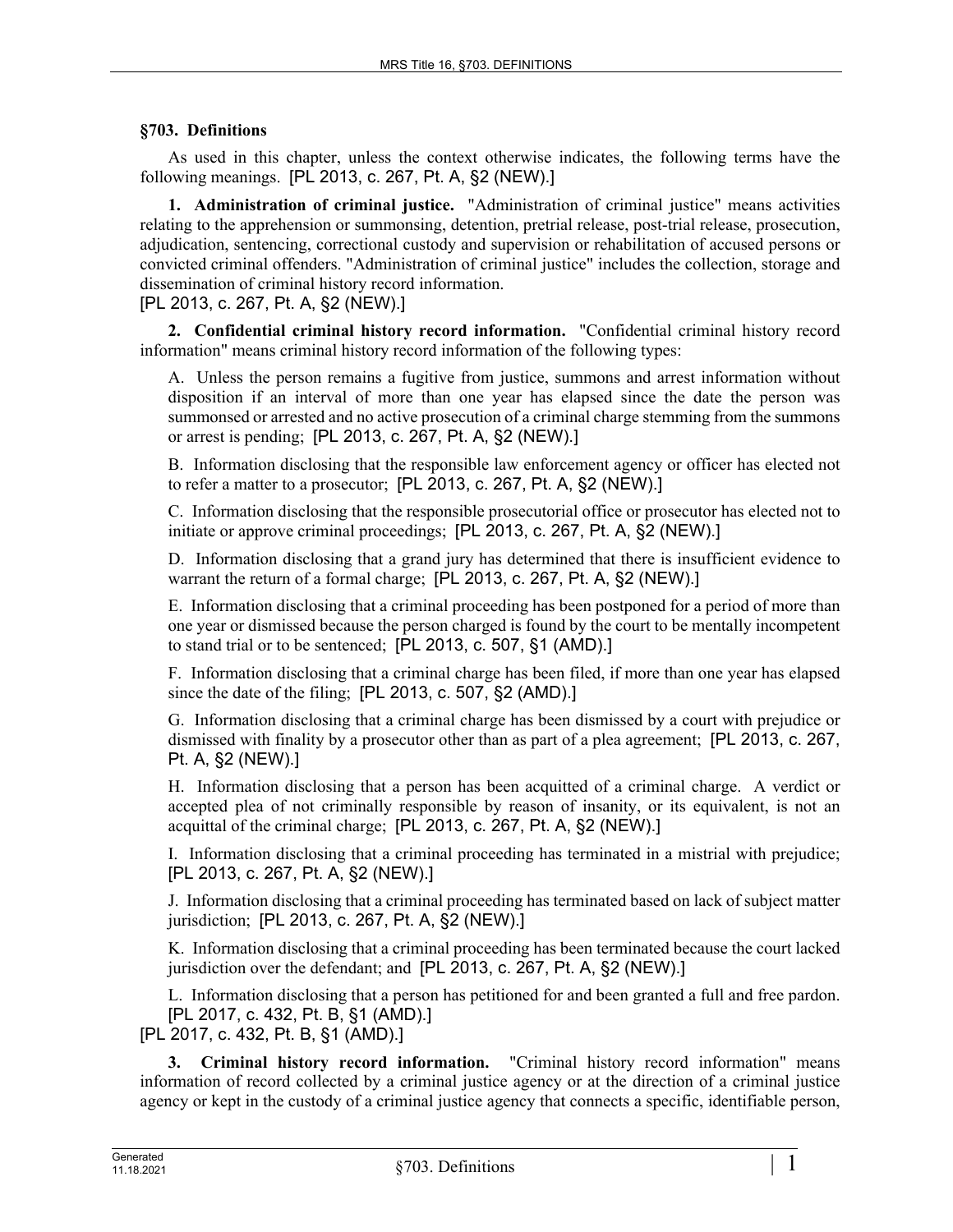including a juvenile treated by statute as an adult for criminal prosecution purposes, with formal involvement in the criminal justice system either as an accused or as a convicted criminal offender. "Criminal history record information" includes, but is not limited to, identifiable descriptions or notations of: summonses and arrests; detention; bail; formal criminal charges such as complaints, informations and indictments; any disposition stemming from such charges; post-plea or postadjudication sentencing; involuntary commitment; execution of and completion of any sentencing alternatives imposed; release and discharge from involuntary commitment; any related pretrial and post-trial appeals, collateral attacks and petitions; and petitions for and warrants of pardons, commutations, reprieves and amnesties. "Criminal history record information" does not include: identification information such as fingerprints, palmprints, footprints or photographic records to the extent that the information does not indicate formal involvement of the specific individual in the criminal justice system; information of record of civil proceedings, including traffic infractions and other civil violations; intelligence and investigative record information as defined in section 803; or information of record of juvenile crime proceedings or their equivalent. Specific information regarding a juvenile crime proceeding is not criminal history record information notwithstanding that a juvenile has been bound over and treated as an adult or that by statute specific information regarding a juvenile crime proceeding is usable in a subsequent adult criminal proceeding. "Formal involvement in the criminal justice system either as an accused or as a convicted criminal offender" means being within the jurisdiction of the criminal justice system commencing with arrest, summons or initiation of formal criminal charges and concluding with the completion of every sentencing alternative imposed as punishment or final discharge from an involuntary commitment based upon a finding of not criminally responsible by reason of insanity or its equivalent.

## [PL 2013, c. 267, Pt. A, §2 (NEW).]

**4. Criminal justice agency.** "Criminal justice agency" means a federal, state or State of Maine government agency or any subunit of a government agency at any governmental level that performs the administration of criminal justice pursuant to a statute or executive order. "Criminal justice agency" includes federal courts, Maine courts, courts in any other state, the Department of the Attorney General, district attorneys' offices and the equivalent departments or offices in any federal or state jurisdiction. "Criminal justice agency" also includes any equivalent agency at any level of Canadian government and the government of any federally recognized Indian tribe. [PL 2013, c. 267, Pt. A, §2 (NEW).]

**5. Disposition.** "Disposition" means information of record disclosing that a criminal proceeding has been concluded, although not necessarily finalized, and the specific nature of the concluding event. "Disposition" includes, but is not limited to: an acquittal; a dismissal, with or without prejudice; the filing of a charge by agreement of the parties or by a court; the determination that a defendant is currently a fugitive from justice; a conviction, including the acceptance by a court of a plea of guilty or nolo contendere; a deferred disposition; a proceeding indefinitely continued or dismissed due to a defendant's incompetence; a finding of not criminally responsible by reason of insanity or its equivalent; a mistrial, with or without prejudice; a new trial ordered; an arrest of judgment; a sentence imposition; a resentencing ordered; an execution of and completion of any sentence alternatives imposed, including but not limited to fines, restitution, correctional custody and supervision, and administrative release; a release or discharge from a commitment based upon a finding of not criminally responsible by reason of insanity or its equivalent; the death of the defendant; any related pretrial and post-trial appeals, collateral attacks and petitions; a pardon, commutation, reprieve or amnesty; and extradition. "Disposition" also includes information of record disclosing that the responsible law enforcement agency or officer has elected not to refer a matter to a prosecutor, that the responsible prosecutorial office or prosecutor has elected not to initiate or approve criminal proceedings or that a grand jury has determined that there is insufficient evidence to warrant the return of a formal charge. [PL 2013, c. 267, Pt. A, §2 (NEW).]